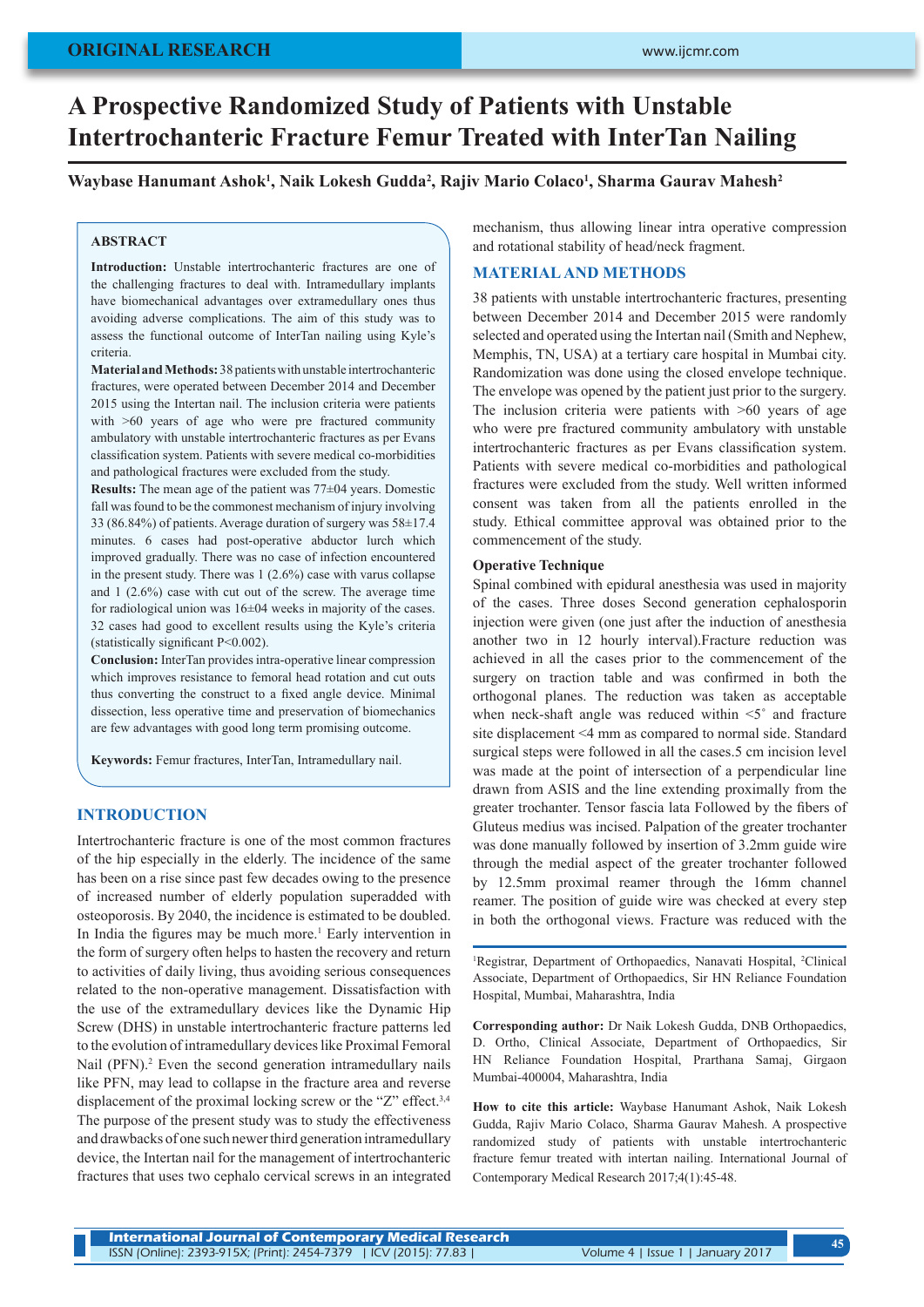help of reducer. Intertan nail with 16.25mm trapezoidal shape proximally was mounted over zig and inserted over the guide wire. Guide wire was inserted through the proximal sleeve for the compression screw insertion from the lateral cortex directing towards the femoral head in the subchondral bone. Adequate Tip apex distance was maintained to less than 25mm. 11mm integrated interlocking lag screw was inserted over the guide wire in the proximal slot. 7mm compression screw was inserted in a similar manner in the second slot which was 10mm smaller than the drilling depth. The compression screw was finally tightened over the lag screw in figure of eight manner thus achieving the intra-operative compression. Distal locking was done in a dynamic manner. Final reduction was checked under fluoroscopy in both the orthogonal views. Intra-operative complications including technical problems were recorded. Wound was closed over layers followed by compression dressing. Similar pain management protocols were followed in all the cases. Toe touch weight bearing was started immediately with the help of support. Clinical and radiological assessment was done at 1,3,6 and 12 months post-operatively.

## **STATISTICAL ANALYSIS**

Sample size calculation was done using the Post-hoc Analysis. 12 patients were required to be enrolled to achieve 80% power and 95% confidence interval. The above analysis was determined on the basis of similar studies by Gadegone et al<sup>5</sup> and Sharma Vipin et al.<sup>6</sup> The final results were calculated using Chi-square and Paired t test respectively.

### **RESULTS**

The mean age of the patient was 77±04 years with the youngest patient of 65 and the eldest patient of 91 years respectively. There was a female predominance, accounting for 28 (73.69%) patients. Diabetes mellitus and Hypertension were the commonest co-morbidities encountered in the present study comprising of 8 (21.06%) patients. 34 (89.48 %) patients used some form of support in the pre fractured period like a single stick. Domestic fall was found to be the commonest mechanism of injury involving 33 (86.84%) of patients. Left side involvement was seen more commonly affecting 28 (73.69%) patients.

27 (71.05%) patients had Type 3 fracture as per the Evan classification system, thus making it the most common type of fracture. All the fractures were reduced by closed method. 130 degree nail was used in majority of the cases. The average duration of surgery was 58±17.4 minutes. Good intra-operative reduction was achieved in 28 (73.69%) cases as checked on fluoroscopy. 6 (15.7%) cases had post-operative abductor lurch which improved gradually at 6 months of follow-up. There was

## **KYLES criteria**

All the patients after union of fracture or after 16 weeks will be grouped and the anatomical and functional results will be evaluated as follows.

- **1. Excellent**
	- a. Fracture united.
	- b. No pain.
	- c. No infection.
	- d. Full range of motion at hip.
	- e. No shortening.
	- f. Patient able to sit crossed legged and squat.
	- g. Independent gait.
- **2. Good**
- a. Fracture united.
	- b. Occasional pain.
	- c. No infection.
	- d. Terminal restriction of hip movements.
	- e. Shortening by half an inch.
	- f. Patient able to sit crossed legged and squat.
	- g. Use of cane back to full normal activity.
- **3. Fair**
	- a. Fracture united.
	- b. Moderate hip pain.
	- c. No infection.
	- d. Flexion restricted beyond eighty degrees.
	- e. Noticeable limb shortening up to one inch.
	- f. Patient not able to sit crossed legged.
	- g. Patient walks with support of walker.
	- h. Back to normal activities with minimal adjustments.
- **4. Poor**
	- a. Fractures not united.
	- b. Pain even with slightest movement at hip or rest.
	- c. Infection
	- d. Range of movements at hip restricted, flexion restricted beyond sixty degrees.
	- e. Shortening more than one inch.
	- f. Patient not able to sit crossed legged or squat.
	- g. Patient cannot walk without walking aid.
	- h. Normal activities not resumed.





**Figure-1:** Pre-operative x ray; **Figure-2:** Post-op AP view **Figure-3:** 2 Months AP view; **Figure-4:** 12 Months Lat view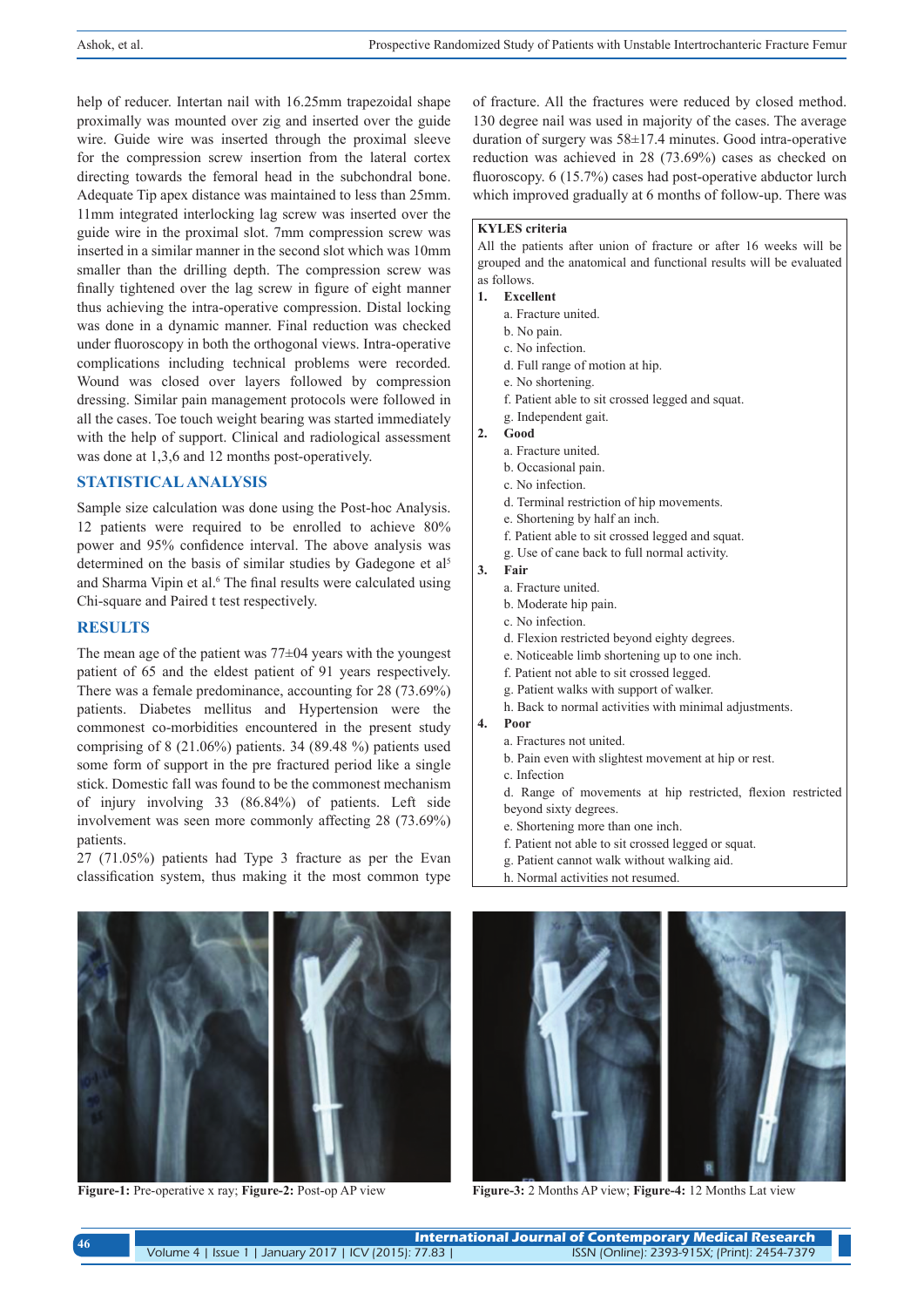no case of infection encountered in the present study. There was 1 (2.6%) case with varus collapse and 1 (2.6%) case with cut out of the screw observed in the present study. The average time for radiological union was 16±04 weeks in 21 (55.26%) cases, 18±06 weeks in 13 (34.22) and 20±07 weeks in 4 (10.52%) cases respectively. Regular Follow-up was done at 1,3,6 and 12 months.

Final results were calculated using the Kyele's criteria7 and 32 (84.21%) cases had good to excellent results, 5 (13.15%) had fair and (2.63%) case had poor result respectively which was statistically significant (P<0.002).

#### **DISCUSSION**

Unstable intertrochanteric fractures are associated with comminution of posteromedial buttress which often posess a challenge for the treating surgeon. Successful treatment of intertrochanteric fractures depends on surgeon independent variables like bone quality (osteoporosis), fracture pattern and fracture stability. Surgeon dependent variables are quality of fracture reduction, choice and placement of implant.<sup>8</sup> Dynamic Hip Screw has been accepted as the gold standard for stable intertrochanteric fractures but cutting out of the screw, excessive medialization of the distal fragment, and collapse upon weight bearing are major concerns associated with it.<sup>9,10</sup> In addition, this open technique entailing the sliding hip screw may result in deterioration of pre-existing co-morbidities in elderly patients owing to increased blood loss, soft-tissue damage, and longer rehabilitation<sup>11</sup>

The management of unstable Intertrochanteric fractures with intramedullary nail has recently gain much attention.12,13 Apart from being Load sharing device, nail incorporates the benefit of controlled collapse due to the presence of sliding screw. They also avoid medialization of the femur shaft buy acting as a buttress. Moreover, this technique requires less blood loss and less soft tissue dissection finally decreasing the overall morbidity.14 The original design of the Gamma nail was rigid and associated with anterior thigh pain, fixation failure, and fracture of the femoral shaft distal to the tip of the nail.15,16 The newer Gamma nail is a less invasive technique, but is associated with higher rate of screw cut out and less foresaid complications.<sup>17,18</sup> It has a technical and mechanical failure rate of about 10%.18

Several studies have reported incidences of secondary femoral shaft fractures (up to 17%) due to anterior cortical impingement of the nail tip and distal locking bolt problems when a short IM device is used. This is more important in Asian patients because they tend to have short statures and femur lengths.<sup>19</sup>

Egol KA et al<sup>13</sup> did a study on the mismatch of current intramedullary nails with the anterior bow of the femur. They inferred that Intra-operative complications such as splintering and fractures are due to oversized implants that are manufactured according to western population parameters. In another recent study using InterTan nails, a 6% rate of postoperative femoral fractures was reported20. No case of femur shaft fracture was reported in the present study.

Zhang S et al<sup>21</sup>, in their study concluded that the rate of thigh pain was lower in the InterTan group than PFNA group. Albeit, the present study did not compare InterTan nail with some other intramedullary nail, there was no case of anterior thigh pain reported.

There was 1 (2.6%) case with varus collapse and 1 (2.6%) case with cut out of the screw observed in the present study. Implant cut out was comparable to a study by Ruecker et al<sup>22</sup>, who had a rate of 4.16% in one year follow-up.

The newer third generation InterTan nail comprises of two lag screws and works on worm gear mechanism which converts rotational forces into linear compression. The smaller compression lag screw (the worm screw) position is fixed within the nail, and acts as a pinion whereas the large lag screw functions as a rack. After the head of the compression lag screw contacts the lateral side of the nail, further turns of the compression lag screw causes the large lag screw to move axially, which results in compression between the proximal and the distal fragment19. This nail has a split distal tip that reduces overall cross sectional stiffness of the distal implant.

Nuchtern et al<sup>23</sup> found that the Tip Apex Distance (TAD) has a major effect on the final outcome of the procedure, irrespective of the number of screws used. In the present study, the TAD was 14.76 mm (SD 2.44) in accordance to the study by Kim JW et  $al<sup>19</sup>$  who had a TAD of 15.30 mm (SD 3.70). The higher rate of screw cut out in the present study can be explained due to the increased TAD in the two cases.

Good pre-operative reduction was obtained in 28 (73%) cases in the present study which was comparable to the study by Kim JW et al<sup>19</sup> who had 75% of the cases with good reduction.

As per the Kyle's criteria, 32 (84.21%) cases had good to excellent results which are comparable with the studies by Gadegone et al<sup>5</sup> and Sharma Vipin et al<sup>6</sup> with 90% and 82.92% cases respectively.

The present study had few limitations like small number of sample size, less duration of follow-up. Also, large multicentric and more randomized studies are need for a promising conclusion.

## **CONCLUSION**

The Unstable Intertrochanteric fracture in elderly patient treated with InterTan nail provides intra-operative linear compression which improves resistance to femoral head rotation and cut outs while tightening of preloaded lag screw converts construct to a fixed angle device thus showing favorable outcome. The proper selection of patients, good pre-operative planning and careful insertion of nail is are the pre-requisites.

#### **REFERENCES**

- 1. GS Kulkarni, Rajiv Limaye, Milind Kulkarni, Sunil Kulkarni. Intertrochanteric fractures. Indian journal of orthopaedics. 2008;40:16-23.
- 2. Koval KJ, Aharonoff GB, Rokito AS, Lyon T, Zuckerman JD. Patients with femoral neck and intertrochanteric fractures: Are they the same? Clin Orthop. 1996;330:166- 172.
- 3. Ruecker AH, Rupprecht M, Gruber M, Gebauer M, Barvencik F, Briem D, Rueger JM. The treatment of intertrochanteric fractures: results using an intramedullary nail with integrated cephalocervical screws and linear compression. J Orthop Trauma. 2009;23:22–30.
- 4. Park SY, Yang KH, Yoo JH, Yoon HK, Park HW. The treatment of reverse obliquity intertrochanteric fractures with the intramedullary hip nail. J Trauma. 2008;65(4):852– 7.
- 5. Gadegone WM, Salphale YS. Short Proximal Femoral Nail